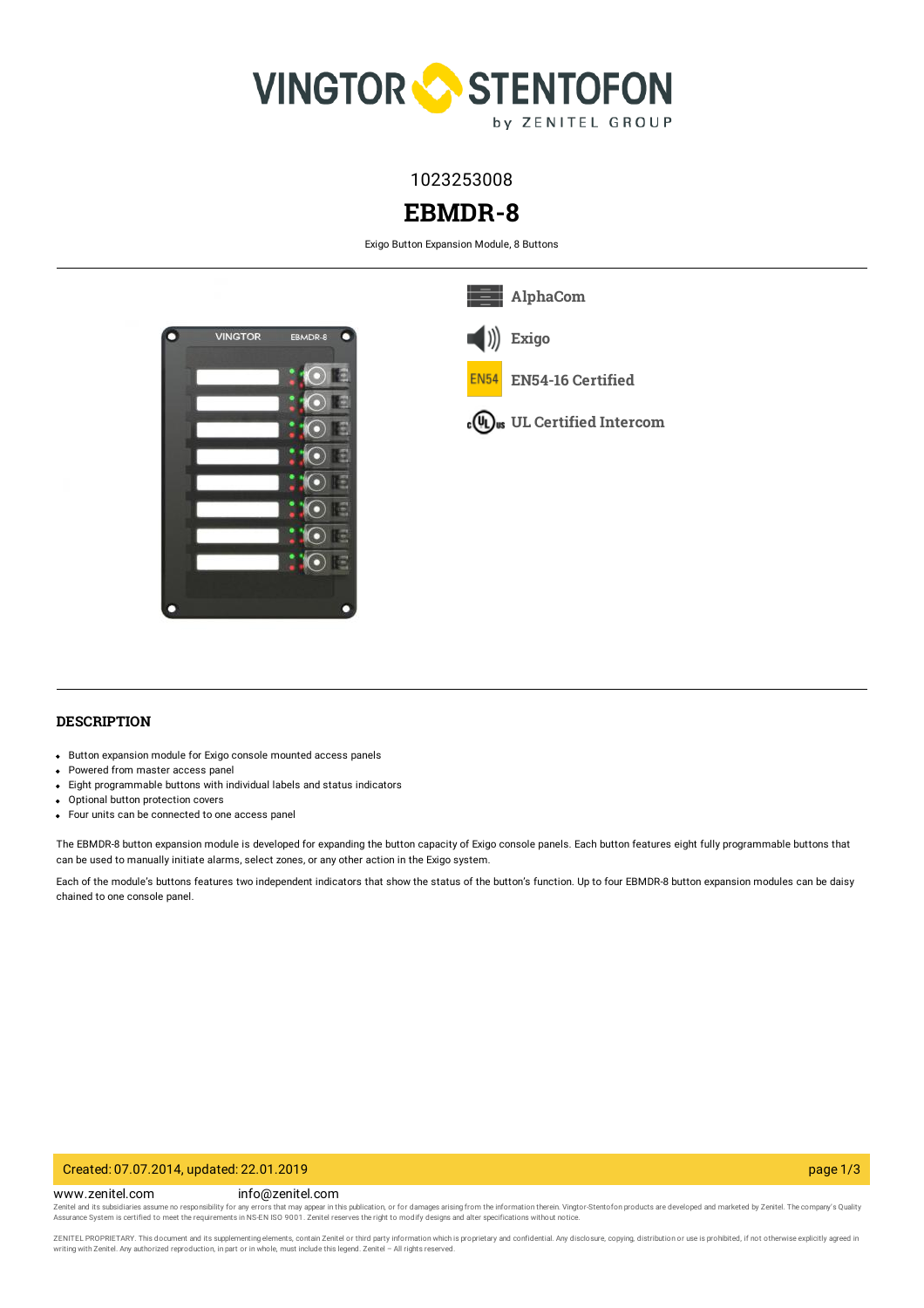#### **SPECIFICATIONS**

| <b>MECHANICAL</b> |  |
|-------------------|--|

| Dimensions (HxWxD):    | 144 x 96 x 41.5 mm                                                            |
|------------------------|-------------------------------------------------------------------------------|
| Weight:                | 500q                                                                          |
| Storage temperature:   | -40 $^{\circ}$ C to +70 $^{\circ}$ C                                          |
| Storage humidity:      | 10% to 95% (non-condensing)                                                   |
| Air pressure:          | 600 hPa to 1300 hPa                                                           |
| IP rating:             | $IP-32$                                                                       |
| <b>ENVIRONMENTAL</b>   |                                                                               |
| Operating temperature: | $-10^{\circ}$ C to $+60^{\circ}$ C                                            |
| Operating humidity:    | 10% to 95% (non-condensing)                                                   |
| <b>CERTIFICATIONS</b>  |                                                                               |
| Immunity:              | EN 60945, EN 50130-4, EN 61000-6-1, EN 61000-6-2, EN 55103-2, FCC-47 part 15B |
| Emissions:             | EN 60945, EN 50130-4, EN 61000-6-3, EN 61000-6-4, EN 55103-1, FCC-47 part 15B |
| Safety:                | UL 60950-1, cUL 60950-1, CB to IEC 60950-1                                    |

### **TECHNICAL DIMENSIONS**



#### Created: 07.07.2014, updated: 22.01.2019 page 2/3

#### www.zenitel.com info@zenitel.com

Zenitel and its subsidiaries assume no responsibility for any errors that may appear in this publication, or for damages arising from the information therein. Vingtor-Stentofon products are developed and marketed by Zenite

ZENITEL PROPRIETARY. This document and its supplementing elements, contain Zenitel or third party information which is proprietary and confidential. Any disclosure, copying, distribution or use is prohibited, if not otherw